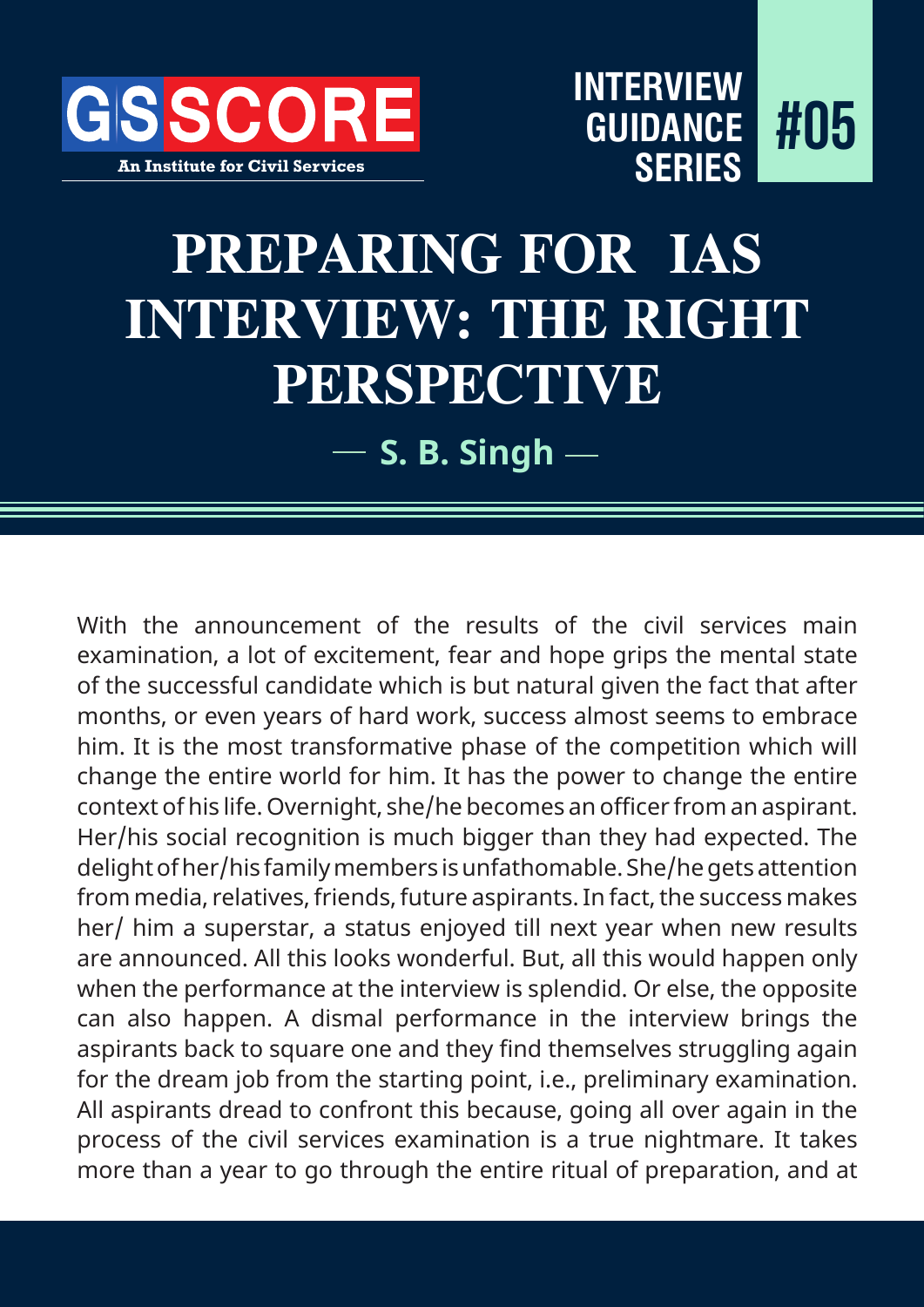every stage, there is uncertainty looming. Therefore, every candidate looks forward to producing a commendable performance at the IAS interview so that one does not have to go through the same rigmarole of this tedious examination again. But just wishful thinking will not ensure good performance. Only a good understanding of the nitty and gritty of the interview can navigate the candidate through this maze.

**Importance of interview in success and ranking :** As is well known, the three-step civil services examination is designed to evaluate different qualities of a candidate. The preliminary examination is designed to eliminate the non-serious, non-deserving candidates through a filtering process. The main examination tests the academic learning of the candidate acquired through his education as well from commanding the UPSC syllabus. The interview part, as UPSC itself states, tests a candidate's personality. Therefore, this is known as personality test in UPSC parlance. Put simply, the objective and purpose of any job interview is to assess the suitability of the candidates for the job they are aspiring for. For example, an interview board which is interviewing aspirants for a captain's job in the army, will look for qualities of courage, valor, mental and physical fitness, discipline, leadership. Similarly, in the case of a lecturer's interview, the board will test their pedagogy. The IAS interview thus is designed to test the suitability of the candidate for a career in the civil services. This suitability is tested by scanning the candidate's mental, intellectual and administrative caliber during the interview session. As far as the importance of the interview in ranking is concerned, it must be noted that it can significantly contribute to getting a very high rank by fetching 190 plus marks out of a maximum of 275 marks. In other words, even if a candidate could not secure very high marks in the main examination, the interview offers another opportunity to add more marks to get a good rank.

The best guide to the IAS interview is the notification issued by UPSC itself. It is pertinent here to quote from UPSC notification on personality test.

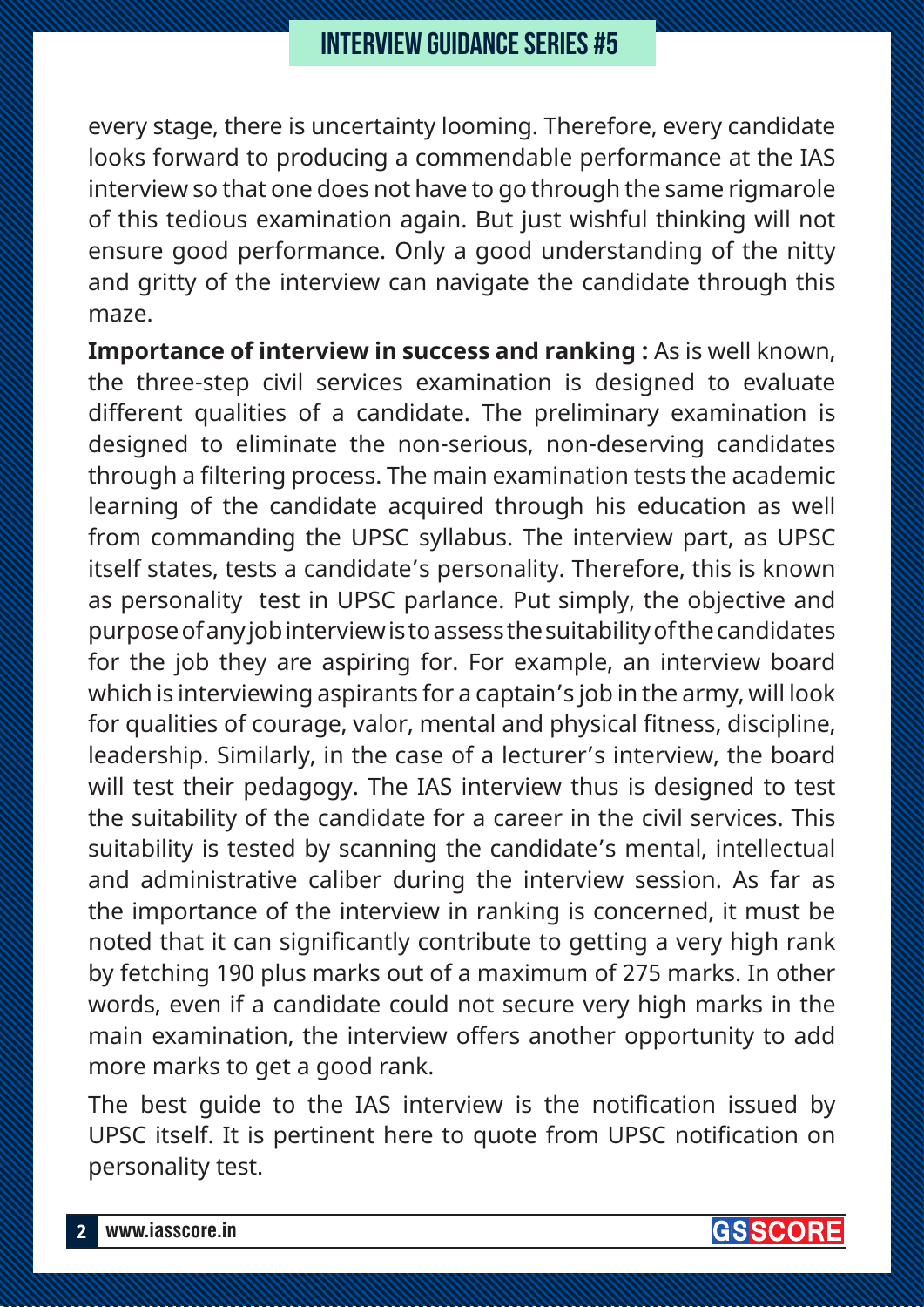- **On qualities to be tested:** To quote UPSC, "The candidate will be interviewed by a Board who will have before them a record of the candidate's career. The candidate will be asked questions on matters of general interest. The object of the Interview/ Personality Test is to assess the personal suitability of the candidate for a career in public service by a board of competent and unbiased observers. The Interview/ Personality Test is intended to judge the mental caliber of a candidate. In broad terms, this is an assessment of not only intellectual qualities but also social traits and interest in current affairs. Some of the qualities to be judged are: mental alertness, critical power of assimilation, clear and logical exposition, balance of judgement, variety and depth of interest, ability for social cohesion and leadership, intellectual and moral integrity.
- **Technique of the interview:** Again, to quote UPSC, "The technique is not that of a cross-examination but a natural, though directed and purposive conversation which is intended to reveal the mental qualities of the candidate."
- In own words of UPSC, "Interview test is not intended to be a test either of specialized or general knowledge of the candidates which has already been tested in their written papers. Candidates are expected to have taken an intelligent interest not only in their special subject of academic studies but also in the events which are happening within and outside their own state or country, as well as the modern currents of thought and in new discoveries which should rouse the curiosity of well-educated youth."

**Composition of the UPSC interview Board**: In all, there shall be 8 to 10 separate boards each headed by a member of UPSC, and four other experts invited from outside, who are called **domain experts.** Of these four, usually two are ex-civil servants who belong to the IAS, IPS, IFS or group A services. The other two belong to academia, social work, art or literary background. **Please note that there is no psychologist sitting in the board as is sometimes made out by market sources.** Each board interviews 10 candidates in one day. Thus, the schedule of the board is pretty tight every day.

**GISSCORE**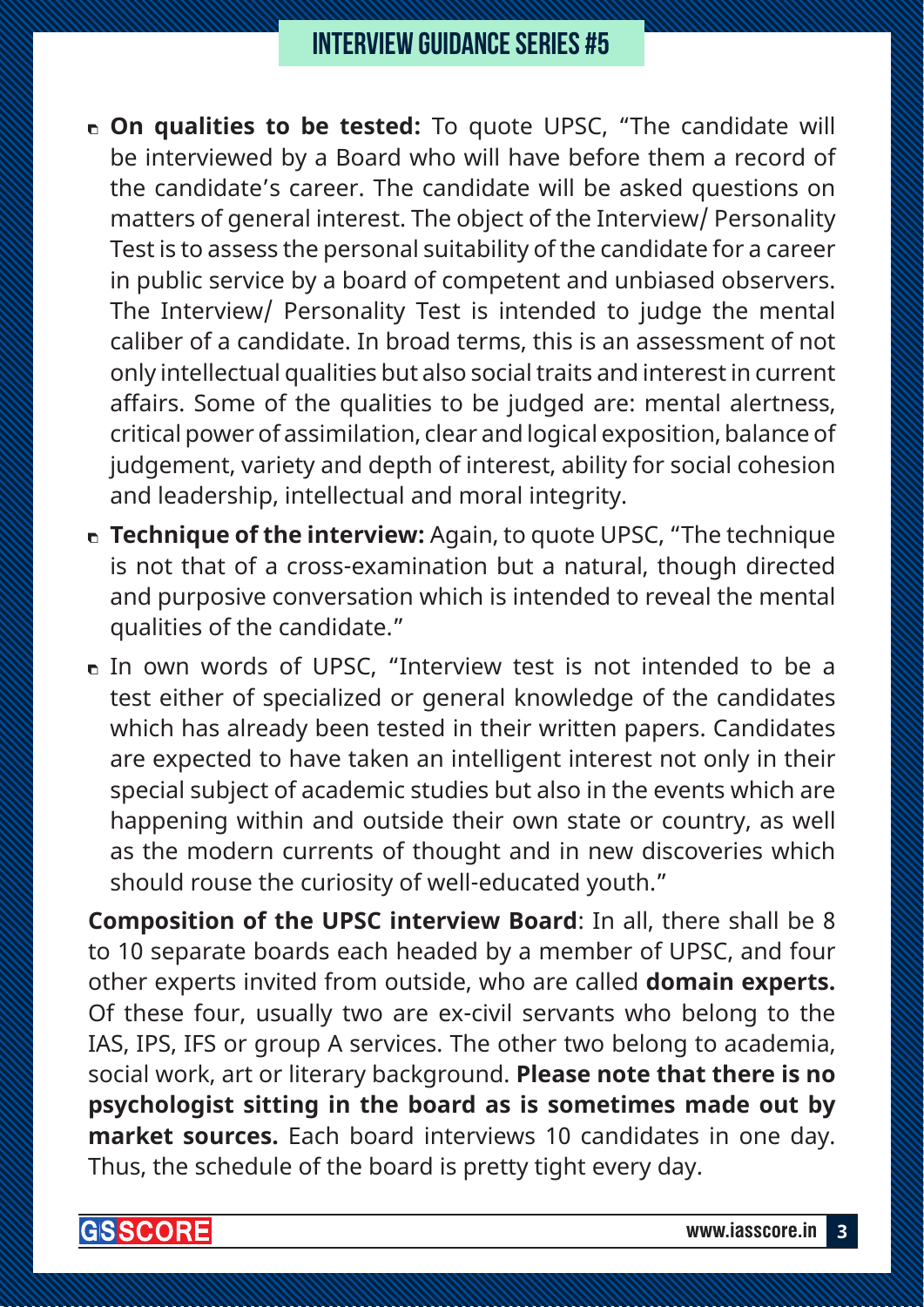**How it begins**: Just after a candidate is ushered into the interview room, he/she is asked to take their seat after exchange of greetings. Then, the chairman of the board initiates the interview by asking a few questions on his DAF (Detailed Application Form) which carries various information about the candidate. He may also ask questions outside the DAF before handing over to another member. After this, turn by turn, each member is provided a chance to ask questions. On an average, two to three questions are asked by each member and each question has to be answered by the candidate in 3- 4 minutes. If he/she is taking a longer time to answer, they may be cut short by the member because there is a paucity of time*.* **It is worth noting that the caste details are not revealed to the board members except the chairman to avoid any possible caste bias.**

**How marks are allotted***:* Once the candidate leaves the room, a short discussion follows among the members which helps to arrive at a consensus on their performance level. After that, the chairman suggests certain marks to be allotted to the candidate which is usually accepted by all. If a member feels that he/she should have been given a little more or less marks, this is considered by everyone, and a revised mark is allotted. But generally, the allotment of marks is a smooth process and there are no disputes among members on this.

**How secrecy is maintained about the Board:** Till the last moment, the board does not know the details of candidates allotted to it for the day. Every morning, just before the interview starts, the list of candidates to be interviewed is furnished to the board. This is why UPSC interview has a reputation of being fair to all. Similarly, the candidate has no clue about the board he is going to face. He/ she is ushered in the interview room without any knowledge of who all are there.

**Objectivity, impartiality and non - partisanship of the Board:** A remarkable feature of the board is its impartiality. It is not a biased Board in terms of caste, religion, gender, region, language. Also, your elite background or poor background makes no impact on the board. They will look for your qualities, rather than your background.

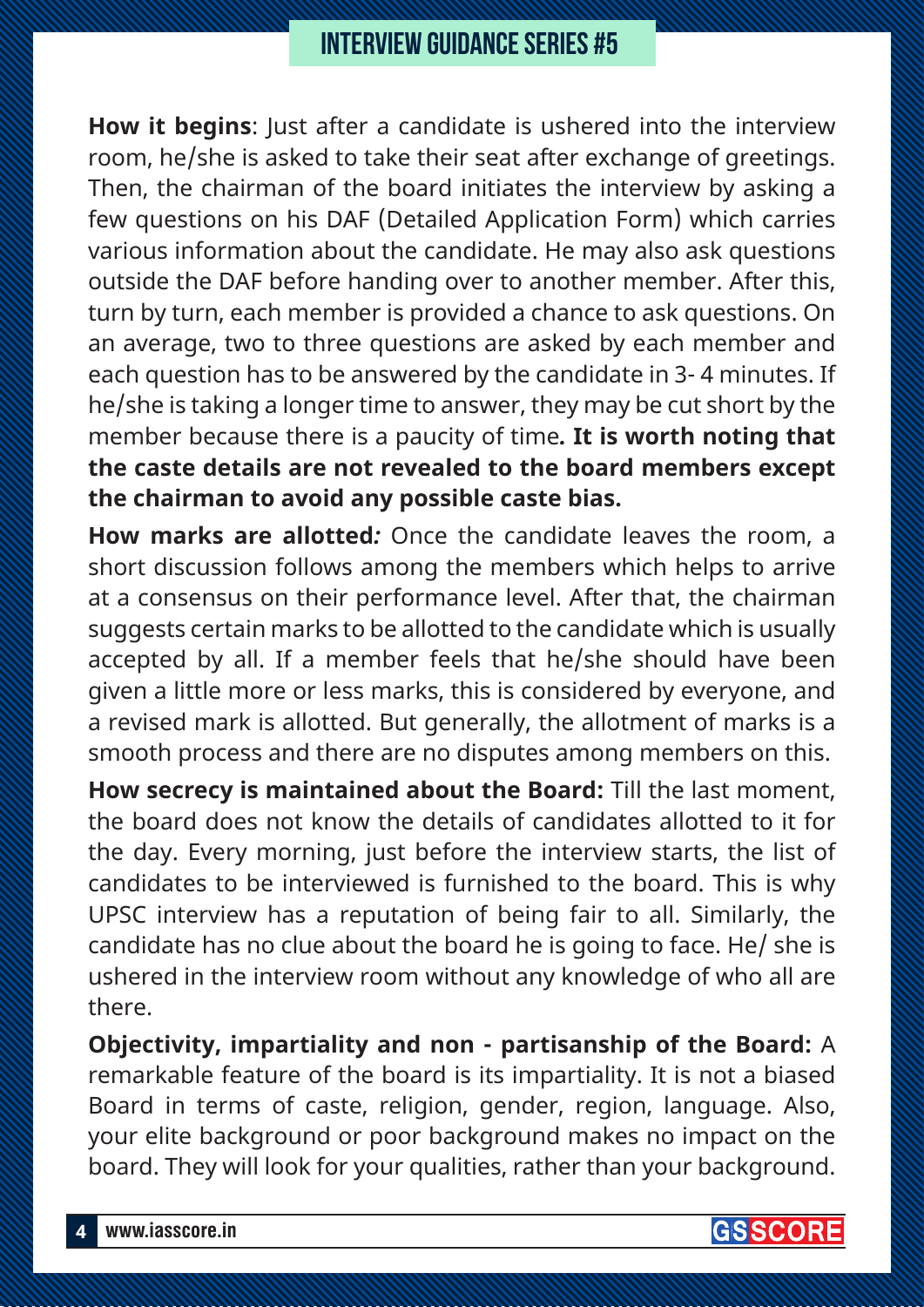In the same vein, even if you have been a mediocre student, they will not create a negative opinion about you without giving you a due opportunity to prove yourself. All in all, the UPSC board is a friendly board and there is no need to dread it. The members are cordial, cooperative and encouraging. For example, if they find that you are not able to answer questions on a particular area, they will ask you which topic you are more familiar with and if you suggest an area, they will ask you questions on that. Similarly, even if your medium of interview is English and you are fumbling to answer a particular question in English, they will allow you to attempt it in Hindi on your request. This way, the board is flexible and reasonable. So, there is no need to imagine a very hostile board trying all-out to put you down. On the contrary, the board will encourage you to bring out the best by providing ease and comfort during the entire session.

## **Ground rules of facing the board:**

- **Be honest:** Never try to hide anything from the board. Always speak the truth. Only truth will be appreciated. If you tell any manufactured thing, be sure you will be caught.
- **Be polite:** Be humble and polite. Never give an impression that you are rigid, arrogant etc.
- **Be courteous**: Maintain etiquette, be respectful to the members
- **Present your true, authentic self:** Do not try to present what you are not. Project a true and authentic self of yours before the board. There is no need to prove to the board that you are extraordinary, because they are looking for a down to earth person, not a super –hero in you. In other words, there is absolutely no need to present a manufactured personality, but a true personality.
- **Be attentive, alert, and energetic all through the interview session:** While you are answering questions, you are constantly being watched for your energy levels, degree of attention and alertness. Never give an impression of a lazy, disoriented person to the board.

**GISSCORE**